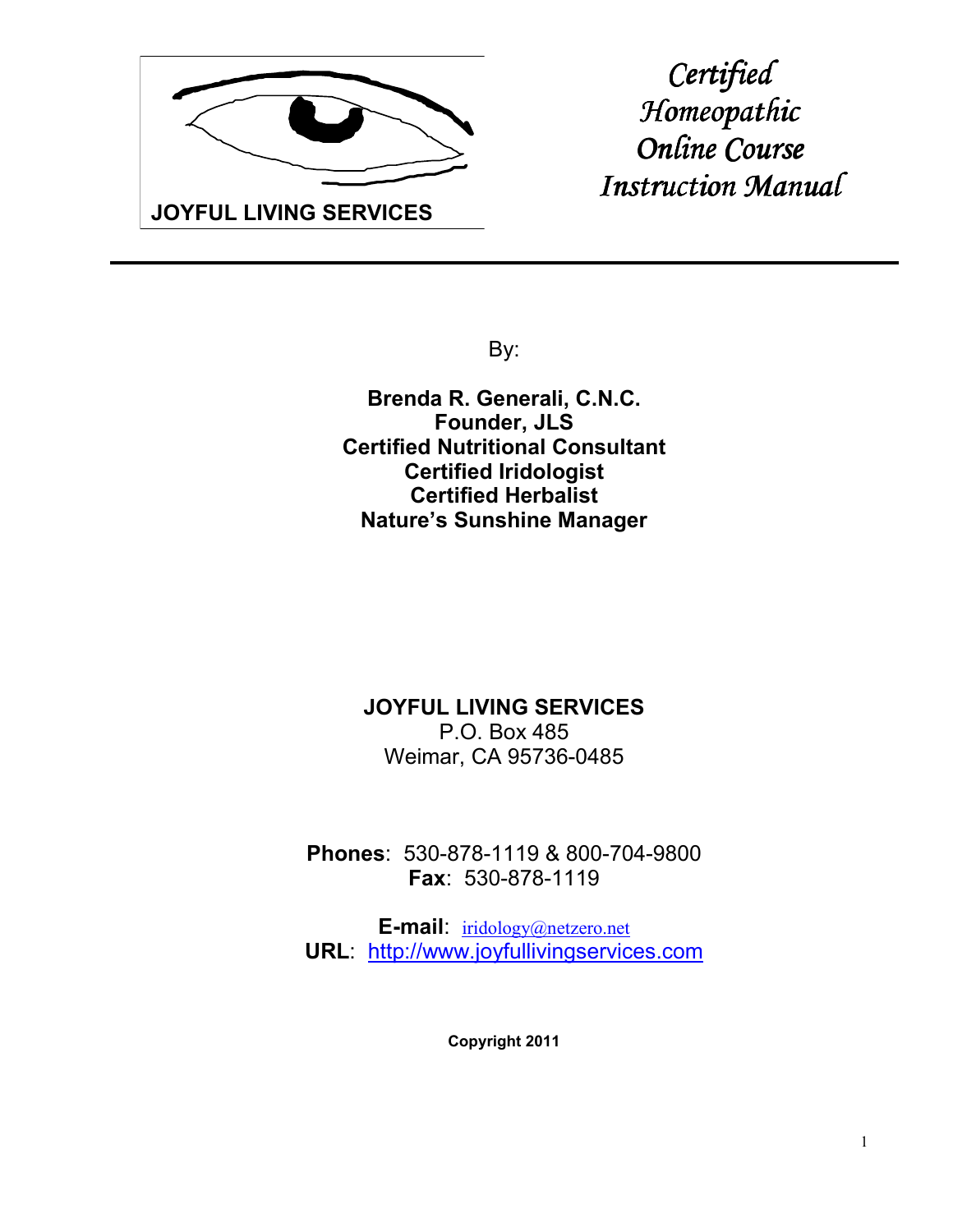

*Certified Homeopathic Online Course Online Course Rules & Conditions* 

- 1. To be a part of this course you need to print each session. Be sure to write your name, telephone, e-mail address, and shipping address at the top of each page of **the Question and Answer page before you email or fax it back to us for grading. You will receive a Question and Answer session at the end of each session. Fax it back to us at 530-878-1119 or e-mail it to us at iridology@netzero.net. There is no time limit as to when the Question and Answer session must be completed. However, we do recommend that you complete each session within the week you receive it so you do not get behind in the study**.
- 2. To be eligible for Certification you must complete all 16 sessions of the online course. You also need to let us know that you want to become certified. At the end of the 16 sessions you will be given a test. You must give correct answers to 80% of the questions in **the Test**. Scores are **not** averaged for an overall grade.
- 3. You must not loan, sell or reproduce this online course in any form. **To do so is cause for expulsion from certification from Joyful Livingl Services**. This provision is to protect the integrity of the certification. Such protection is further assured by periodic rotating and changing of the questions.
- 4. You must not edit or share the instruction sessions or test. You must e-mail or fax your Question and Answer session to us as well as the final test where they are maintained as part of your permanent file.
- 5. In the event of failure: If you should fail the final test, you may repeat the test after a wait of 30 days. There will be a re-examination fee of \$15.00 to cover the costs of new materials, regrading and filing. Should you fail on this second attempt, you must then wait 60 days before making a third attempt. These mandatory delays are for the purpose of continuing study and preparation on your part.
- 6. When you have completed all sixteen sessions and question and answers, you will receive a bound final test. You must fill out the box at the bottom of the First Page of the Test Packet and have it notarized. There is a notarization form provided.
- 7. There is no time limit on the completion of this Online Course. Most candidates are full-time practitioners with little time to be able to rush through this course. So please take your time and get it correct the first time.
- 8. You may drop the online course at any time by notifying us. No refunds will be given if the course is dropped in the middle of any given month.
- 9. If you have any questions at any time, please e-mail your questions to iridology@netzero.net, fax them to 530-878-1119, or call us at 530-878-1119. We will answer your questions and spend as much time as necessary to help answer your questions.
- 10. The time you need to study and answer the questions for each session will vary on the amount of iridology you already know and understand and the amount of information we decide to send you. Each session can take you anywhere from one-half to three hours but should not take you longer than three hours to study and answer the question and answer.
- NOTE: Joyful Living Services reserves the right to change the test questions for any test repeated.
- NOTE: All information regarding a candidate's grades, or the fact of any failures, is kept strictly confidential and is not released to any person.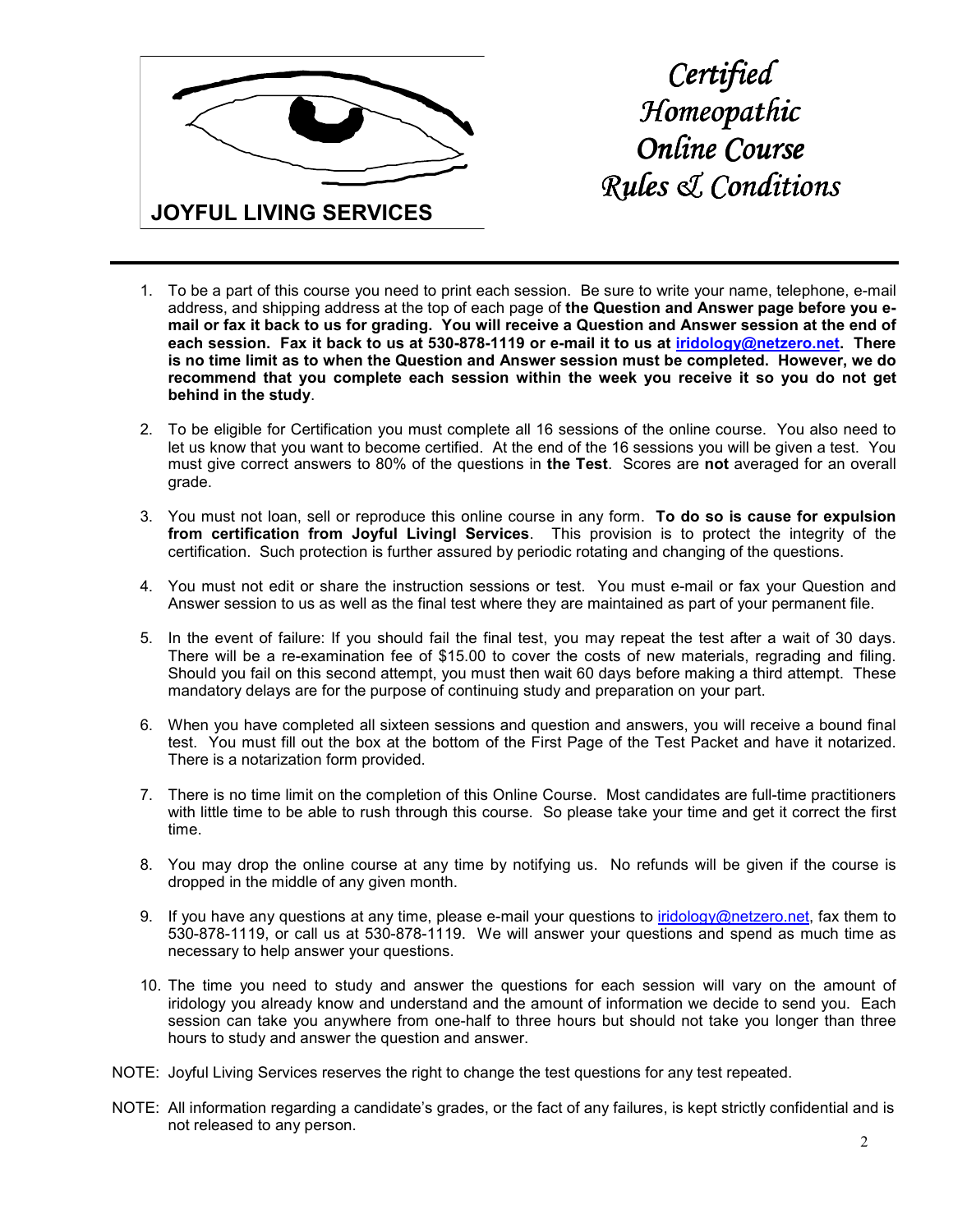## **CERTIFIED HOMEOPATHIC ONLINE COURSE - SESSION 1:**

- **COURSE OVERVIEW**
- **COURSE DEFINITION**
- **INTRODUCTION TO HOMEOPATHY**

## **Course Overview**

This course runs for 16 weeks. It contains 16 lessons on the web as an online course. You will be e-mailed notification every week that the next lesson is ready for you to download. You will receive a certificate at the end of this course. There will be weekly homework and there will be a test at the end of the course. The homework and test will be graded and returned to you. They will need to be mailed, faxed, or e-mailed to us. Each week offers a different subject. You will have one week to study the lesson and turn in your homework IF you choose to follow our timeline. This course is on your own time so you can complete the lessons at your own pace. If you are going on vacation, are ill, or don't have the time every week to read the lesson and complete the homework, you will not be penalized. Because this course is online and is on your own time, you are responsible for turning in your homework when it is complete. You will receive your certificate once all the homework has been turned in and once your final exam is graded and passed. You will then be listed on our web site to receive referrals from us if you choose.

The following is the course schedule:

- Session 1: Introduction: What are Homeopathics? Why Use Homeopathics? Self-Diagnosis
- Session 2: Homeopathy Like Cures Like
- Session 3: Classical Homeopathy Treating the Whole Person
- Session 4: Classical Homeopathy Finding the Simillium
- Session 5: Using Homeopathic Medicine
- Session 6: Guide to Self Diagnosis
- Session 7: Treatment with Homeopathy<br>Session 8: Homeopathy at Home
- Homeopathy at Home
- Session 9: Homeopathy and the Scientific Evidence
- Session 10: Is homeopathy regulated?
- Session 11: What Sort of Problems Does Homeopathy Help With? Adults and Children
- Session 12: Examples of Specific Problems Where Homeopathy May Help
- Session 13: Clinical Studies, Basic Research, Research Articles,
- Session 14: 36 Homeopathic Remedies
- Session 15: Using homeopathy for ailments Articles
- Session 16: Homeopathy Training, Courses and Schools Directory, Homeopathic Remedy Suppliers, Homeopathy Associations and Societies, Homeopathy Software

Final Exam

### **Course Definition**

Homeopathy, also known as homeopathic medicine, is a whole medical system that was developed in Germany more than 200 years ago and has been practiced in the United States since the early 19th century. Homeopathy is used for wellness and prevention and to treat many diseases and conditions.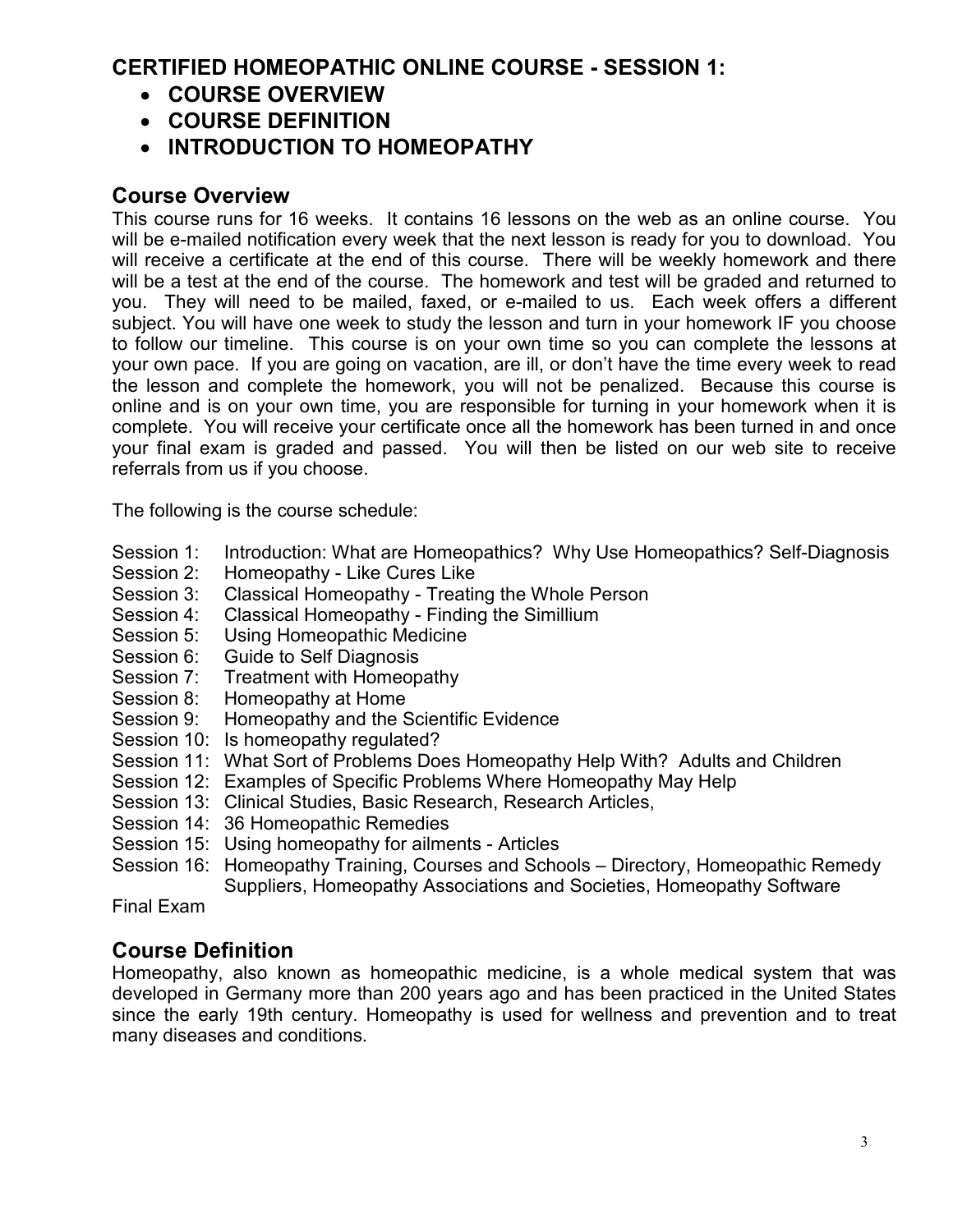### **Introduction to Homeopathy - What are Homeopathics?**

Homeopathic remedies (also called homeopathics) are a system of medicine based on three principles:

#### • **Like cures like**

For example, if the symptoms of your cold are similar to poisoning by mercury, then mercury would be your homeopathic remedy.

#### • **Minimal Dose**

The remedy is taken in an extremely dilute form; normally one part of the remedy to around 1,000,000,000,000 parts of water.

#### • **The Single Remedy**

No matter how many symptoms are experienced, only one remedy is taken, and that remedy will be aimed at all those symptoms.

Similar principals form the basis of conventional allergy treatment, where the allergic substance is given in a small dose, and in vaccines where an impotent form of the virus is given to bolster the immune system against that particular virus.

### **Why use Homeopathics?**

Homeopathy is the second most widely used system of medicine in the world. Its growth in popularity in the United States has been around 25 to 50 percent a year throughout the last decade.

This success is fueled by several factors:

- Homeopathy is extremely effective. When the correct remedy is taken, results can be rapid, complete and permanent.
- Homeopathy is completely safe. Even babies and pregnant women can use Homeopathy without the danger of side effects. Homeopathic remedies can also be taken alongside other medication without producing unwanted side effects.
- Homeopathy is natural. Homeopathic remedies are normally based on natural ingredients.
- Homeopathy works in harmony with your immune system, unlike some conventional medicines which suppress the immune system. (For example, cough medicines suppress the cough reflex, which is your body's attempt to clear the lungs)
- Homeopathic remedies are not addictive once relief is felt, you should stop taking them. If no relief is felt, you are probably taking the wrong homeopathic remedy.
- Homeopathy is holistic. It treats all the symptoms as one, which in practical terms means that it addresses the cause, not the symptoms. This often means that symptoms tackled with Homeopathy do not recur.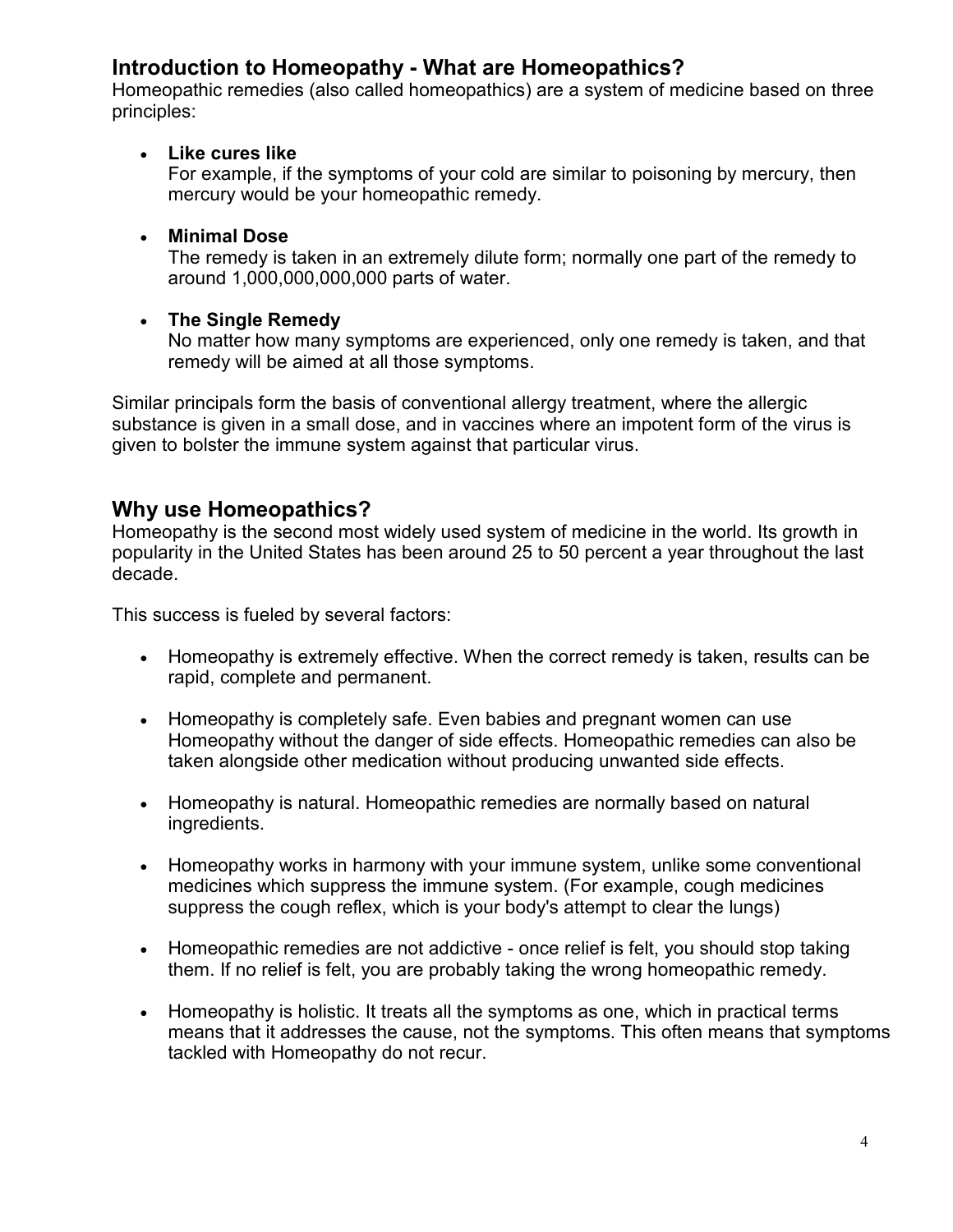## **Barriers to Using Homeopathy**

Every silver lining has a cloud, and there are two main barriers to the effective use of homeopathy:

- Prescribing the right homeopathic remedy takes a little more time and patience than conventional medicine. Exactly the right remedy needs to be taken for your symptoms. There is no such thing as a standard homeopathic headache remedy (though, sadly that doesn't mean no such product is sold...). The remedy you take has to be matched to your particular headache - where it occurs, what brings it on, what type of pain it is, what aggravates it, what makes it feel worse, your state of mind and what other symptoms you experience.
- The sheer range of remedies in use can cause practical problems for an average sized pharmacy. If the right remedy is not one of 30 or so commonly used remedies, they can be difficult to obtain.

### **Guide to Self Diagnosis and Treatment with Homeopathy**

The basic aim of homeopathic prescribing is to find the one remedy which best matches all your symptoms. It is best not to take more than one remedy at a time.

Self diagnosis is not a substitute for visiting a professional homeopath or physician. Nothing in this course is a recommendation as to how to treat any disease or health related condition.

### **What Symptoms Matter?**

As homeopathy relies on prescribing one remedy to your precise combination of symptoms, all your symptoms should be included in the process.

Most of us have a few issues that have been with us so long we don't even notice them anymore. (i.e., cold feet) These all need your full attention. You should also include things which you might not even class as symptoms, such as a persistent itch behind your ear. Aside from the obvious nature of your complaint (i.e. headache). things to notice include:

- State of mind (including fears, anxieties, attitudes etc.)
- Color and consistency and regularity of your stool
- What makes a particular symptom feel worse or better?
- Where exactly is each problem located?
- When did symptoms first occur, and what bought them on?
- Your sleep pattern
- What are you sensitive to (i.e. light, cold, heat, drafts, touch, criticism, etc.)
- For women, where you are on your monthly cycle.

# **A Word of Warning**

The most important thing when attempting to diagnose and treat illnesses at home is to know when to stop. If symptoms persist, go and see your doctor; even if you feel your symptoms seem unworthy of professional help, minor symptoms can often be a sign of something more serious.

Your national homeopathy association can supply a list of qualified medical doctors who are also qualified as homeopaths.